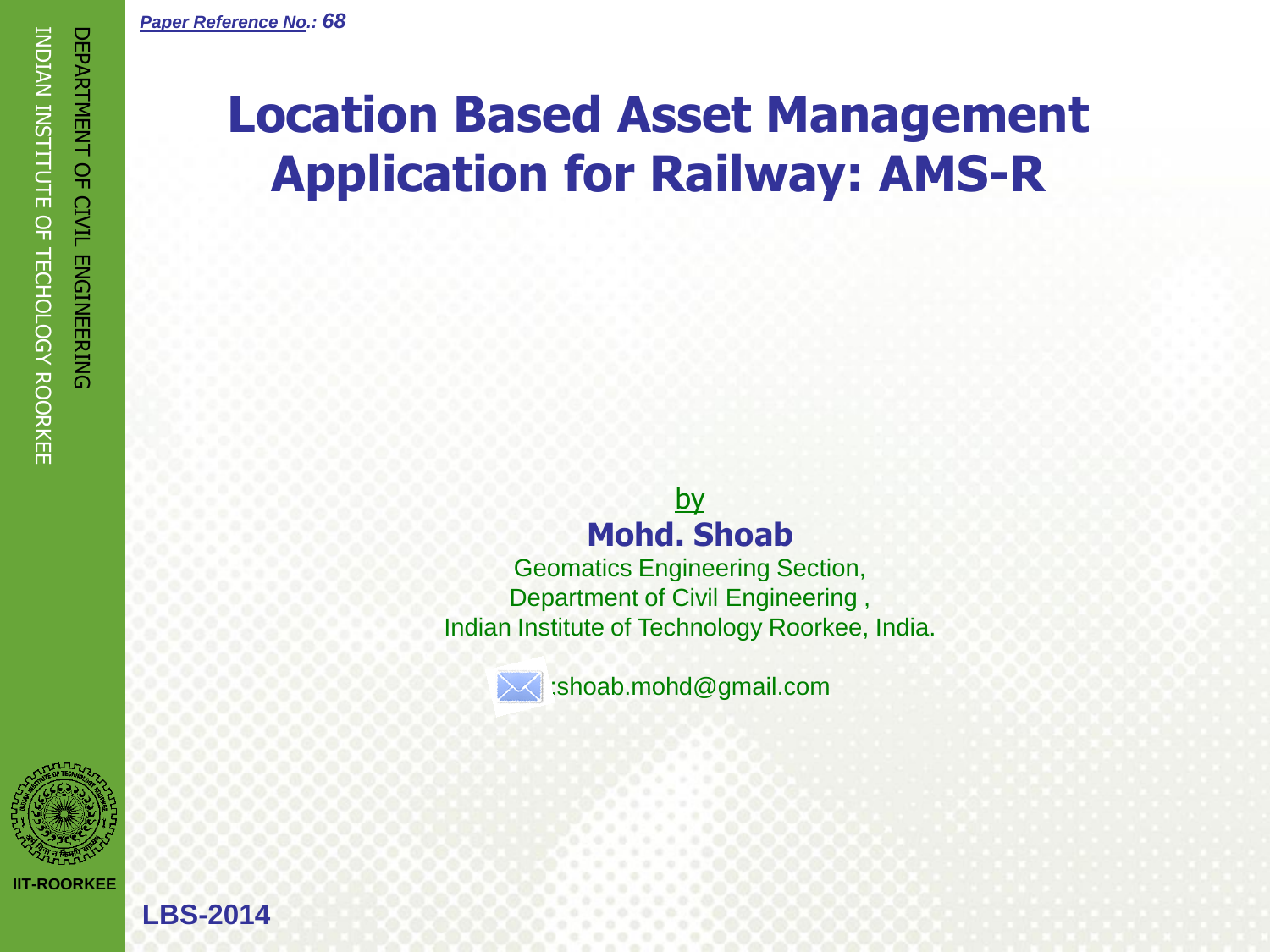## **Asset Management**

**Definition** 

According to British Standards Institution

 Systematic and coordinated activities and practices through an organization optimally manage its assets and their associated performance, risk and expenditures over their lifecycle for the purpose of delivering the organization's business objectives (BSI 2008).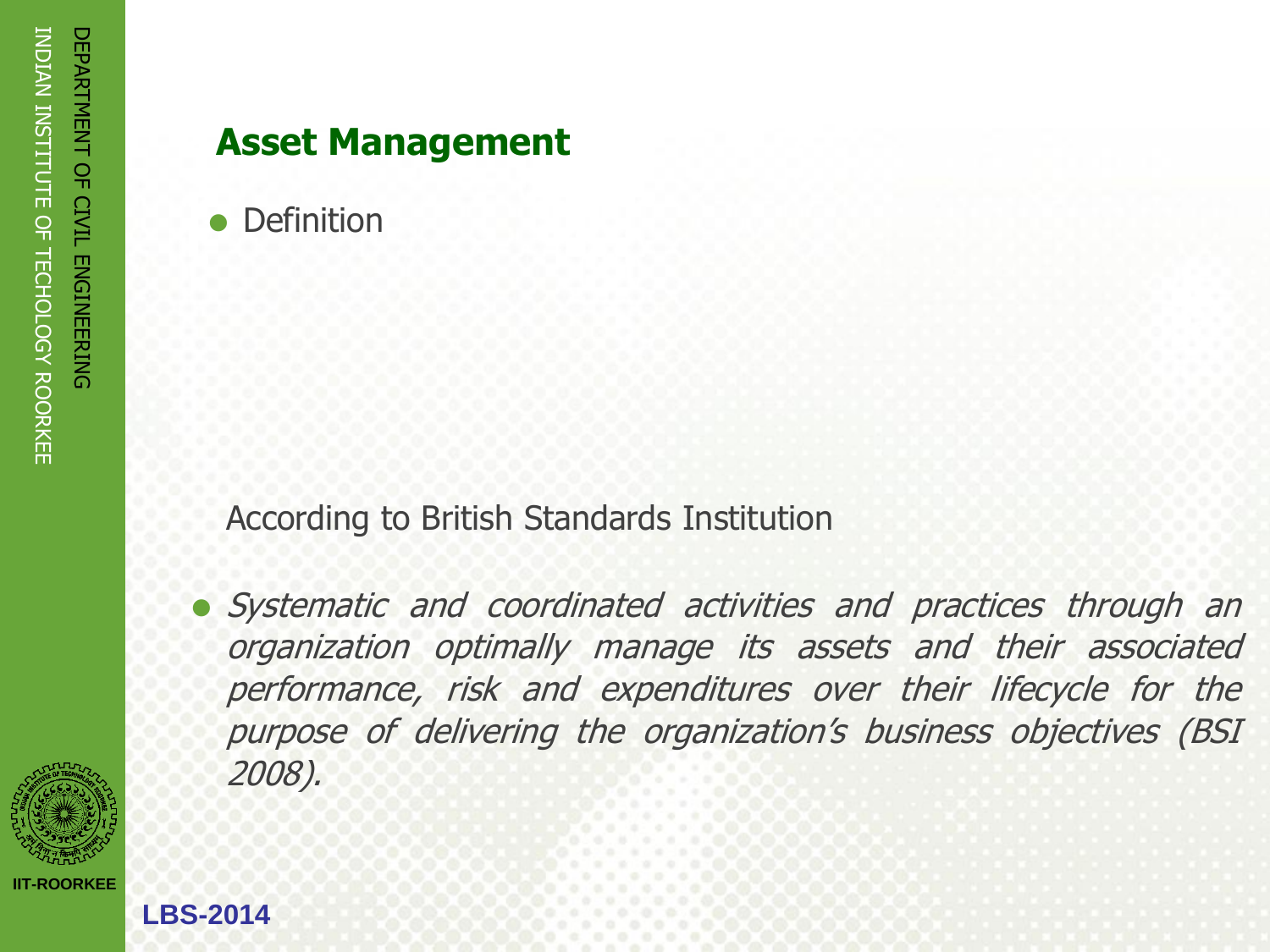



**Core Decission and Activities** 

**Reviewing Mechanism** 

**Fig 1: Asset Management System Framework (UIC, 2010)**

**LBS-2014**

**Enabling Mechanisms**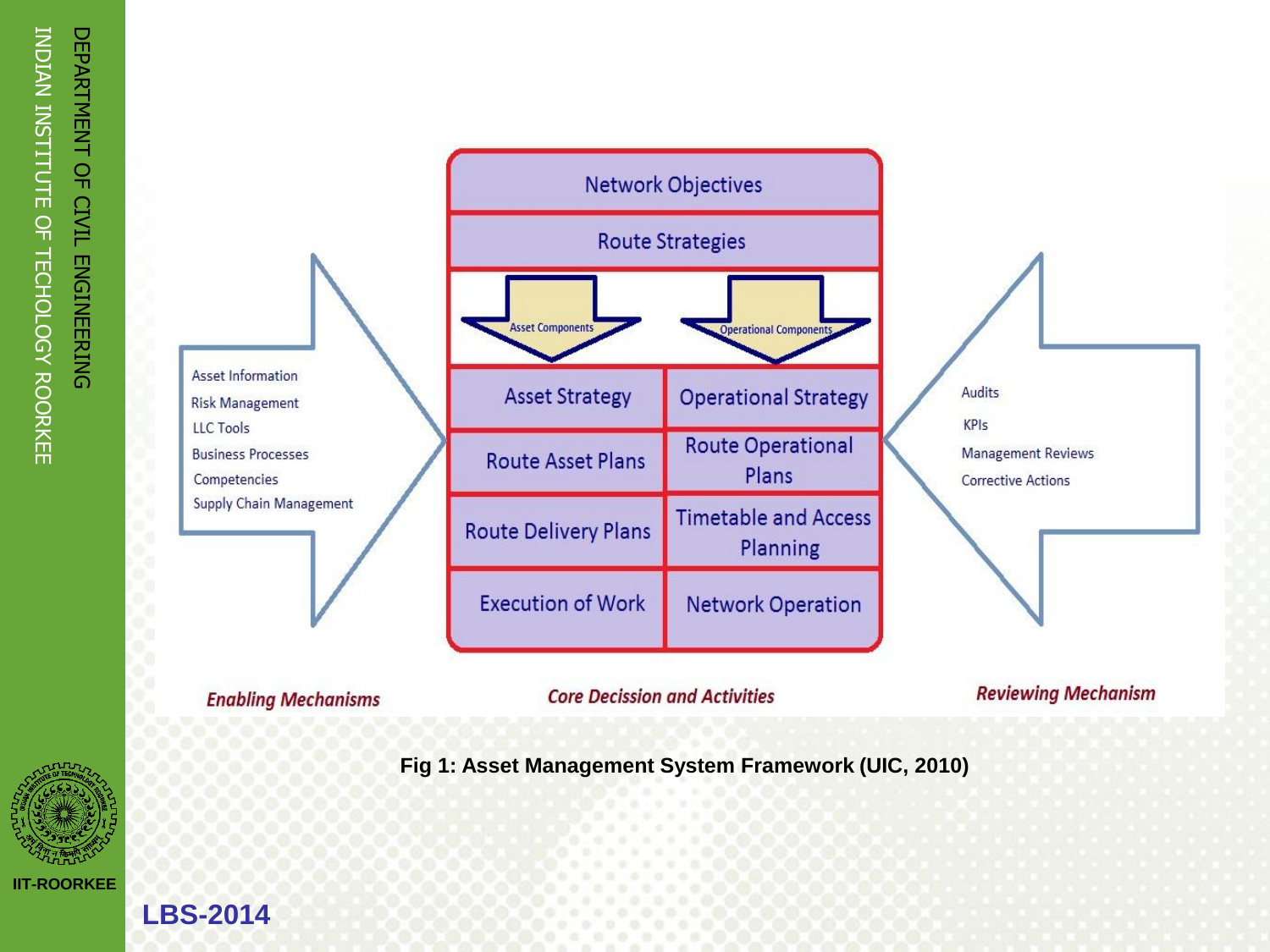# **Location Based Services (LBS)**

LBS requires five basic components:

- Service provider's software application.
- A mobile network to transmit data and requests for service.
- A content provider to supply the end user with geo-specific information.
- A positioning component.
- End user's mobile device.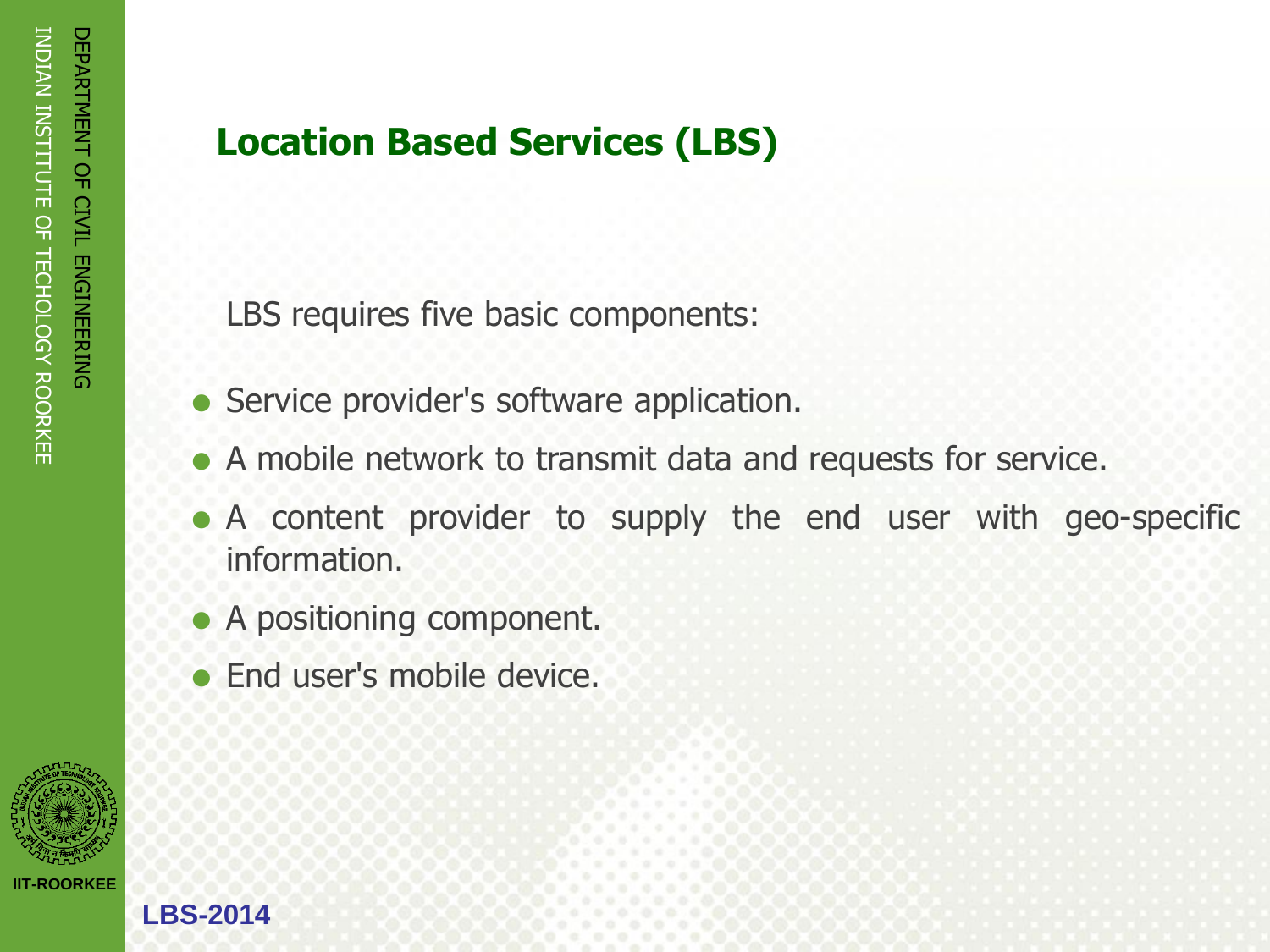# **Location Based Asset Management for Railway**

- Location based asset management system is an important instance, in which, the type, quality, and positions of massive amount of assets can be managed.
- Railway organizations have massive amount of assets which have to be managed, reinstall, renovate and maintain properly.
- To accomplish these tasks an asset management system is required which provide necessary information about desired asset.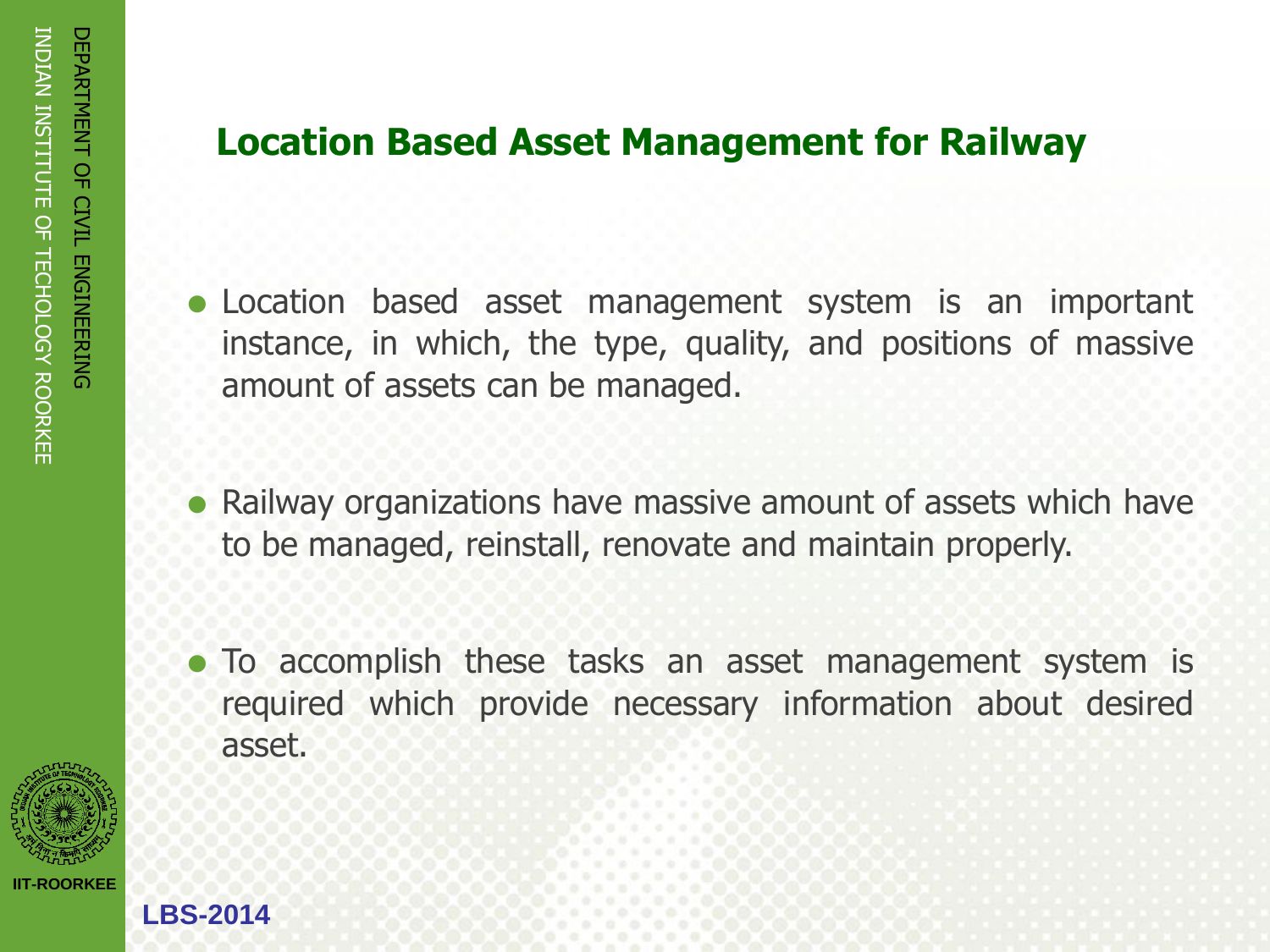# **Physical Assets of Railway Infrastructure**

- Ground area.
- Track.
- Engineering structures: tunnels, bridges, culverts and other overpasses etc.
- Level crossing.
- Superstructures: rails, grooved rails, sleepers, ballast etc.
- Access way for passengers and goods.
- Safety, signaling and telecommunication installations.
- Lighting installations for traffic.
- Electric power plant.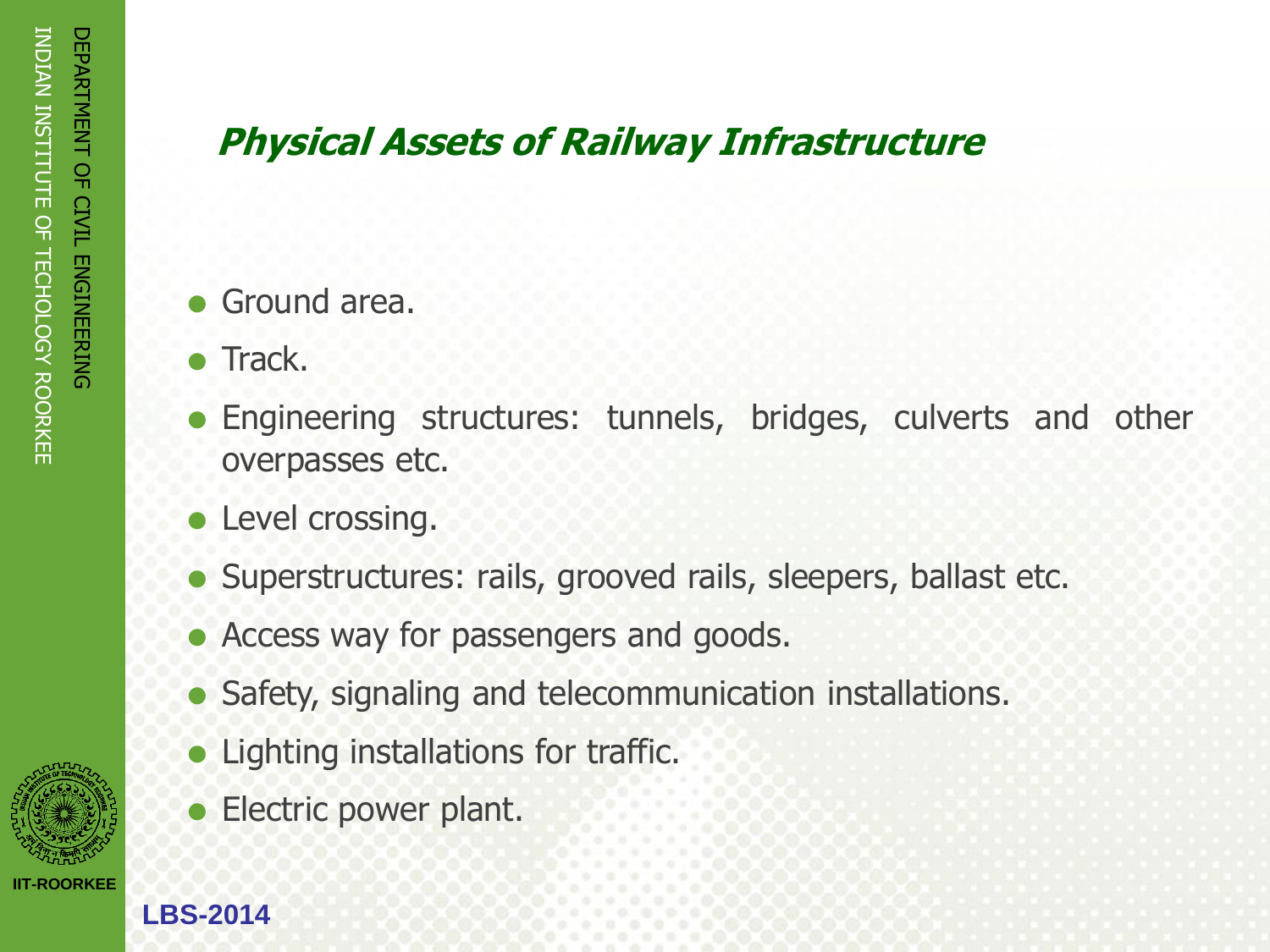## **Benefits of Location Based Asset Management System**

- Location information about an asset can be updated to central server remotely.
- User can view all asset location information in the mobile device.
- Staking is very easy of an asset.
- Real time location synchronization of an asset.
- Cost effective.
- Very less training required.
- User can take pictures of assets.

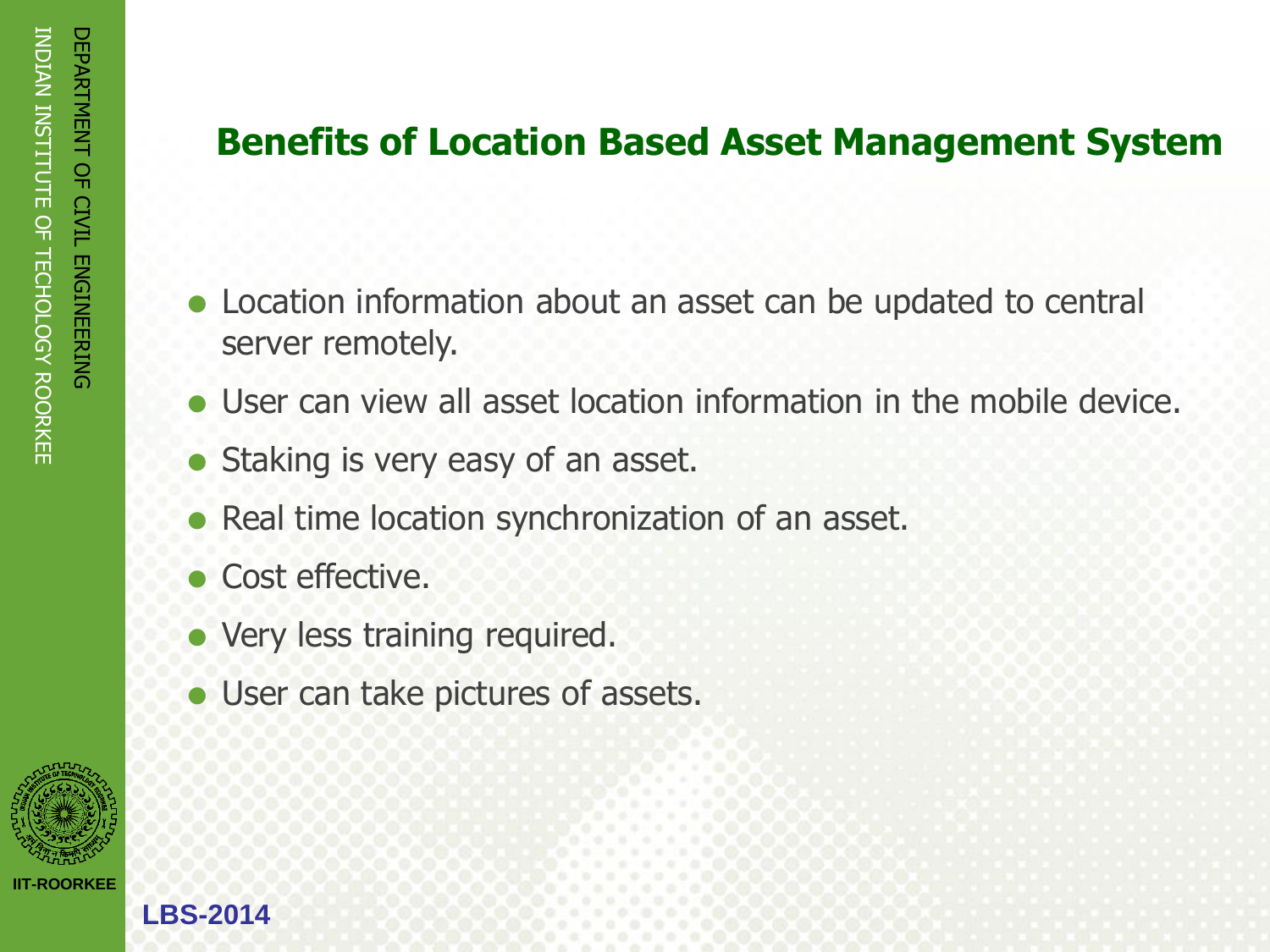

**Architecture**



**Fig 3: Architecture of AMS - R**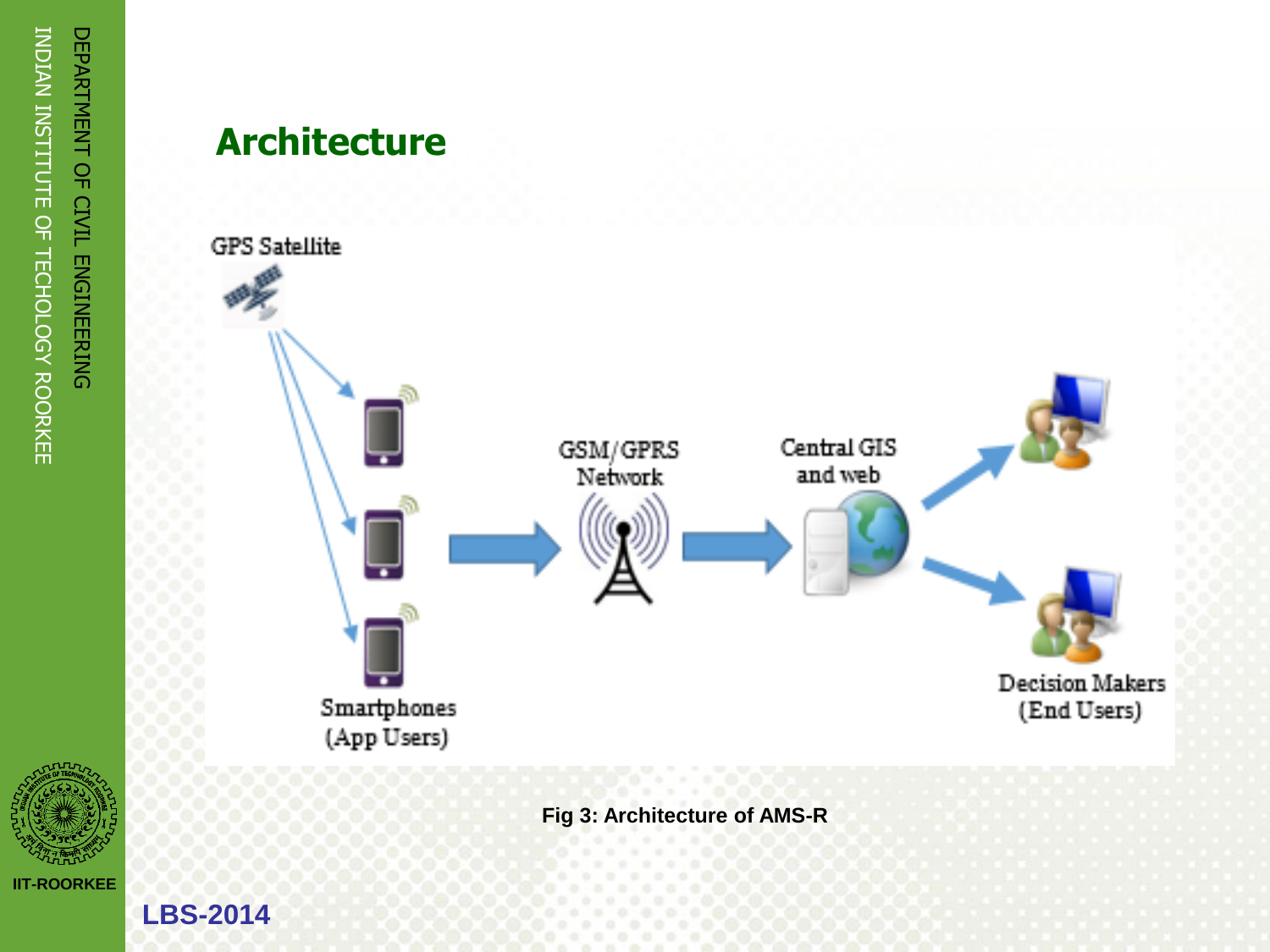# **Development of Remote Device Application**

The design and development of this application is done in java language and eclipse editor.

This is an Android application which is mainly consist of:

Java classes that are subclasses of main Android SDK classes (View, Activity, ContentProvider, Service, BroadcastReceiver, Intent) and Java classes that have no Android SDK ancestors.

- Android manifest.
- Resources like strings, images etc.
- Files.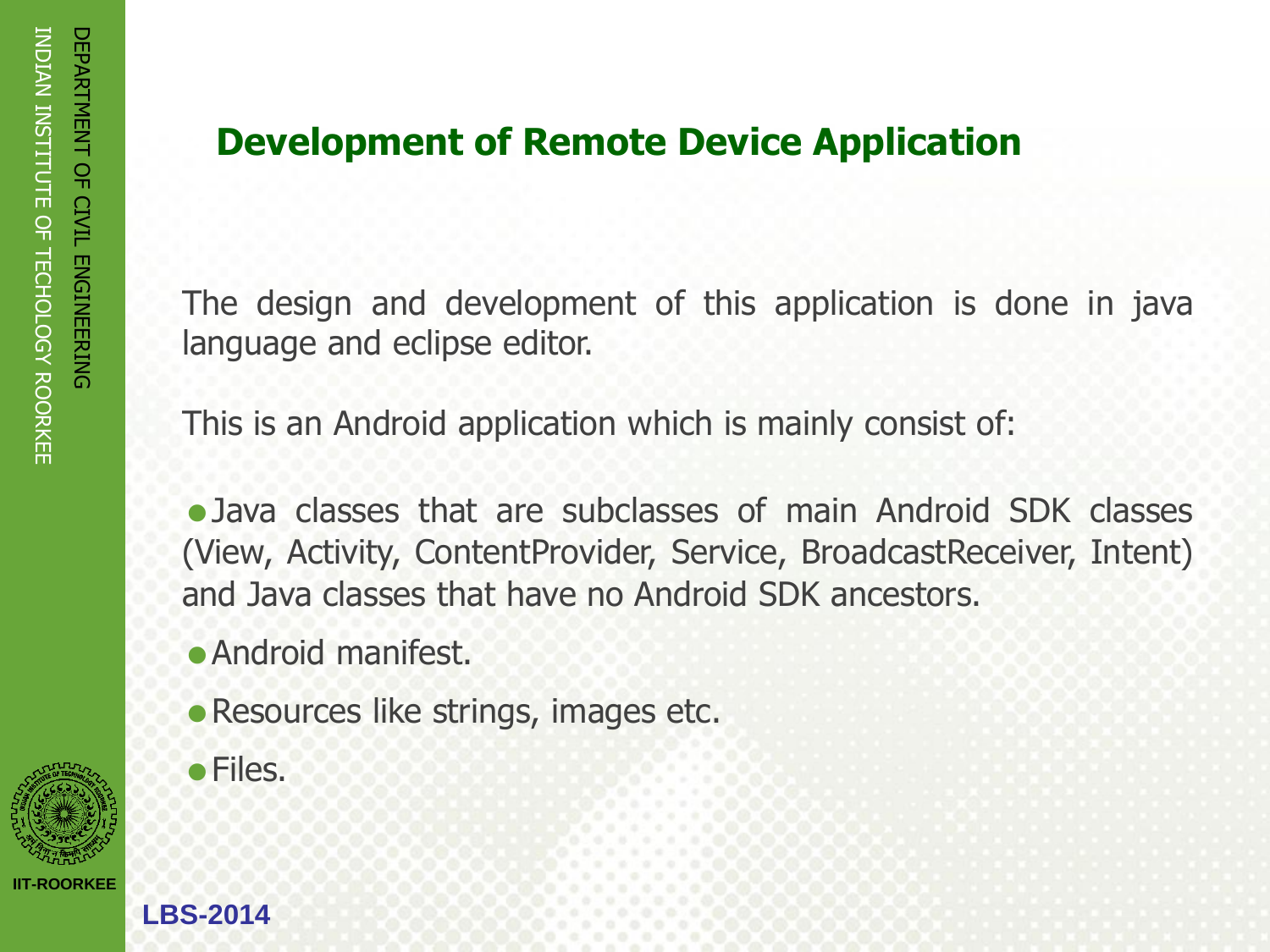# **Mode of the Application**

The remote device application having two modes:

- Online Mode
	- When GPS is working.
- Offline Mode
	- When GPS is not working.

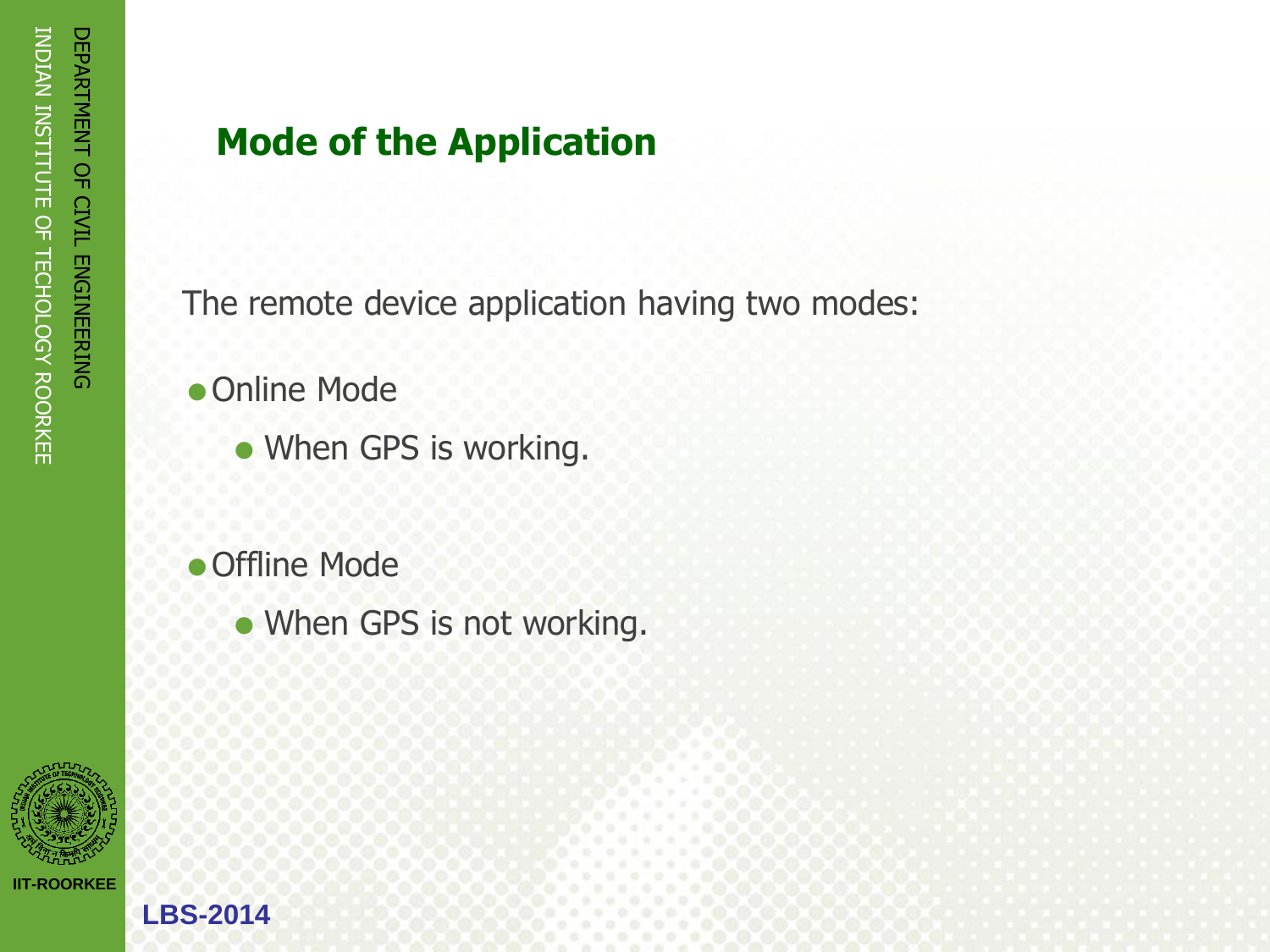

**AMS-R Remote Application**

| 47                         | al &<br>◎ | 11:12 |
|----------------------------|-----------|-------|
| <b>ICI</b> AMS-R Dashboard |           | Ĩ     |
|                            |           |       |
|                            |           |       |
|                            |           |       |
|                            |           |       |
| <b>Online Mapping</b>      |           |       |
|                            |           |       |
| <b>Offline Mapping</b>     |           |       |
| È                          |           |       |
| AMS-R                      |           |       |
|                            |           |       |
|                            |           |       |
|                            |           |       |
|                            |           |       |

**Fig 4: Dashboard of AMS-R**

Dashboard activity to select mode of data acquisition.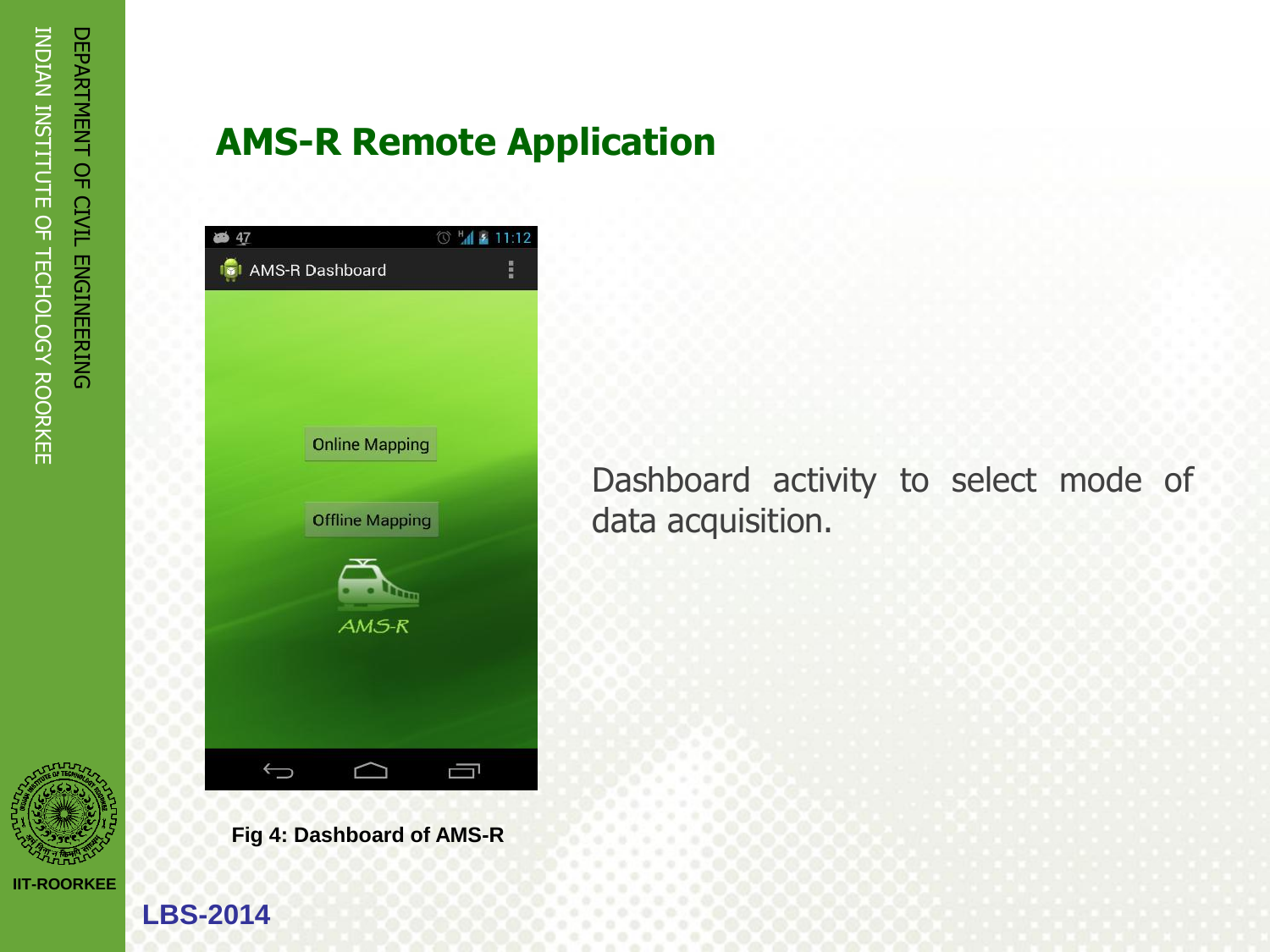

Cont…

| <b>▼</b> Lookout is scanning AMS-R    |                    |  |  |  |  |
|---------------------------------------|--------------------|--|--|--|--|
| Ī<br>ISI AMS-R Dashboard              |                    |  |  |  |  |
|                                       | <b>GPS Setting</b> |  |  |  |  |
|                                       | Project            |  |  |  |  |
|                                       | Sync               |  |  |  |  |
| Onlin                                 | Exit               |  |  |  |  |
| <b>Offline Mapping</b>                |                    |  |  |  |  |
|                                       |                    |  |  |  |  |
| $\frac{R_{\text{max}}}{\text{AMS-R}}$ |                    |  |  |  |  |
|                                       |                    |  |  |  |  |
|                                       |                    |  |  |  |  |
|                                       |                    |  |  |  |  |
|                                       |                    |  |  |  |  |

**Fig 5: Setting options**

User can configure application using setting menu.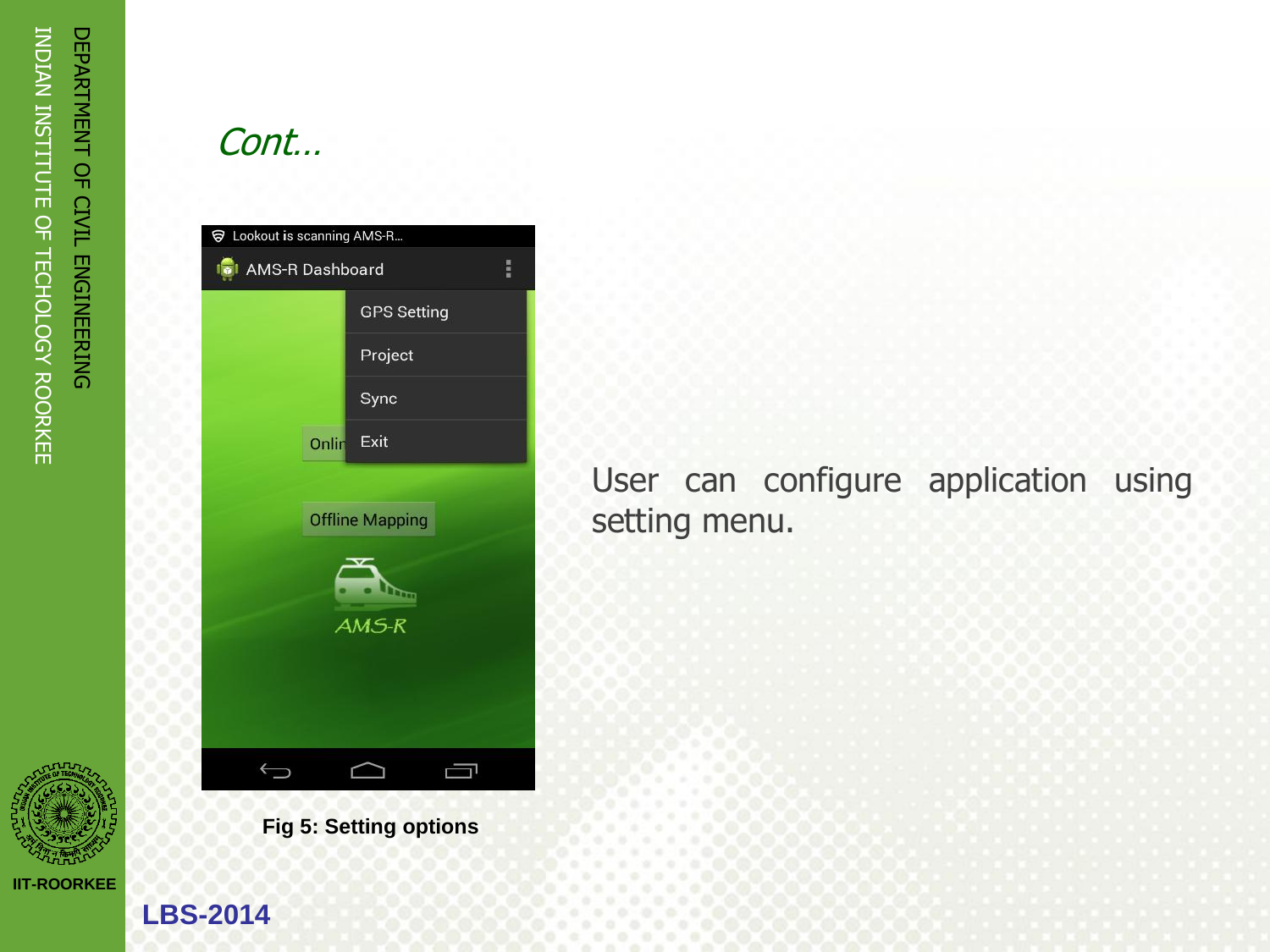

Cont…

| 95<br>ath                             | ŵ  | M 图 11:41 |  |  |  |
|---------------------------------------|----|-----------|--|--|--|
| <b>Diamond</b> Mapping                |    |           |  |  |  |
|                                       |    |           |  |  |  |
| <b>RBHAWAN</b>                        |    |           |  |  |  |
| <b>Feature Details</b>                |    |           |  |  |  |
| Id                                    |    |           |  |  |  |
| Name                                  |    |           |  |  |  |
| Select feature code                   |    |           |  |  |  |
| Description                           |    |           |  |  |  |
| CANCEL                                | OK |           |  |  |  |
| Mt Ground<br>Co <sup>cab</sup> kauman |    |           |  |  |  |
|                                       |    |           |  |  |  |

**Fig 6: Asking feature details**

While data acquisition of an asset application ask to give feature details.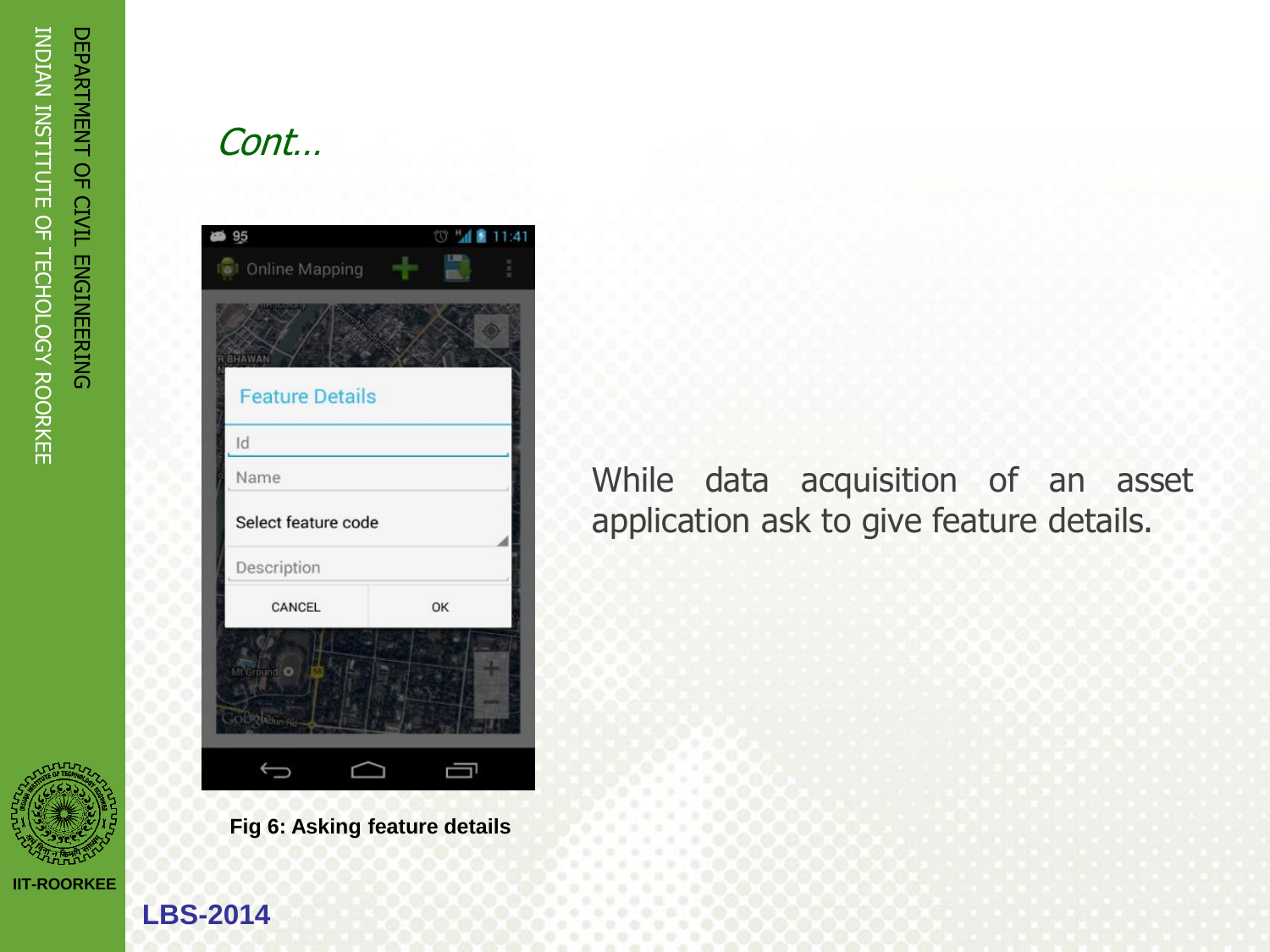

## Cont…



**Fig 7: Asking to take picture**

While data acquisition if user want to take a picture of asset user can click on ok button and take picture.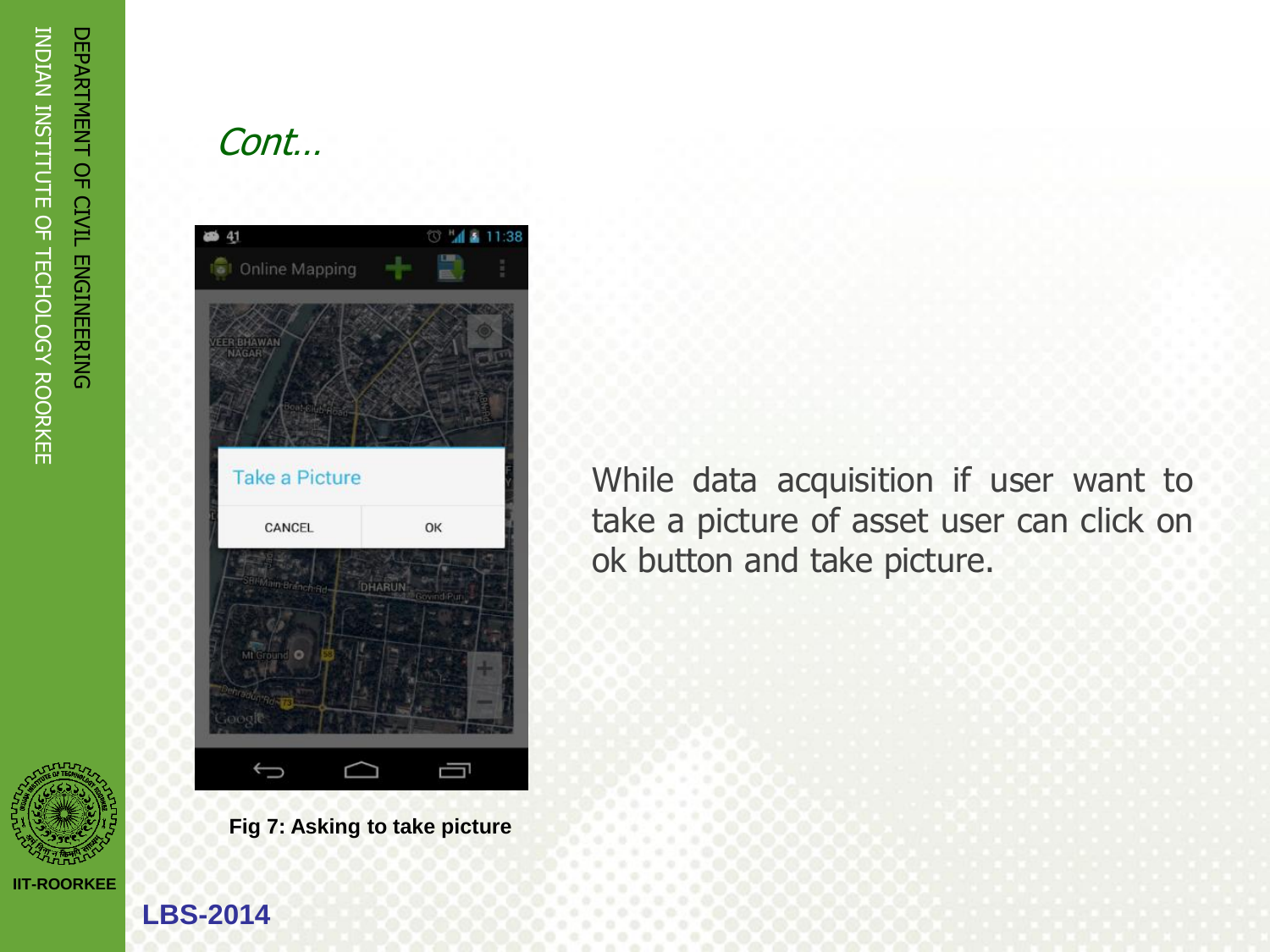# **Field Study**

- A field survey was conducted to collect the location information about roads, buildings, bridges, signals etc.
- The developed AMS-R application is used with Samsung Galaxy Nexus i9250 smartphone, which is running on Android 4.3.3 (Jelly Bean).
- Railway station at Roorkee and its surrounding was selected as a study area, which is located at 29°51'7.72"N and 77°52'30.01"E.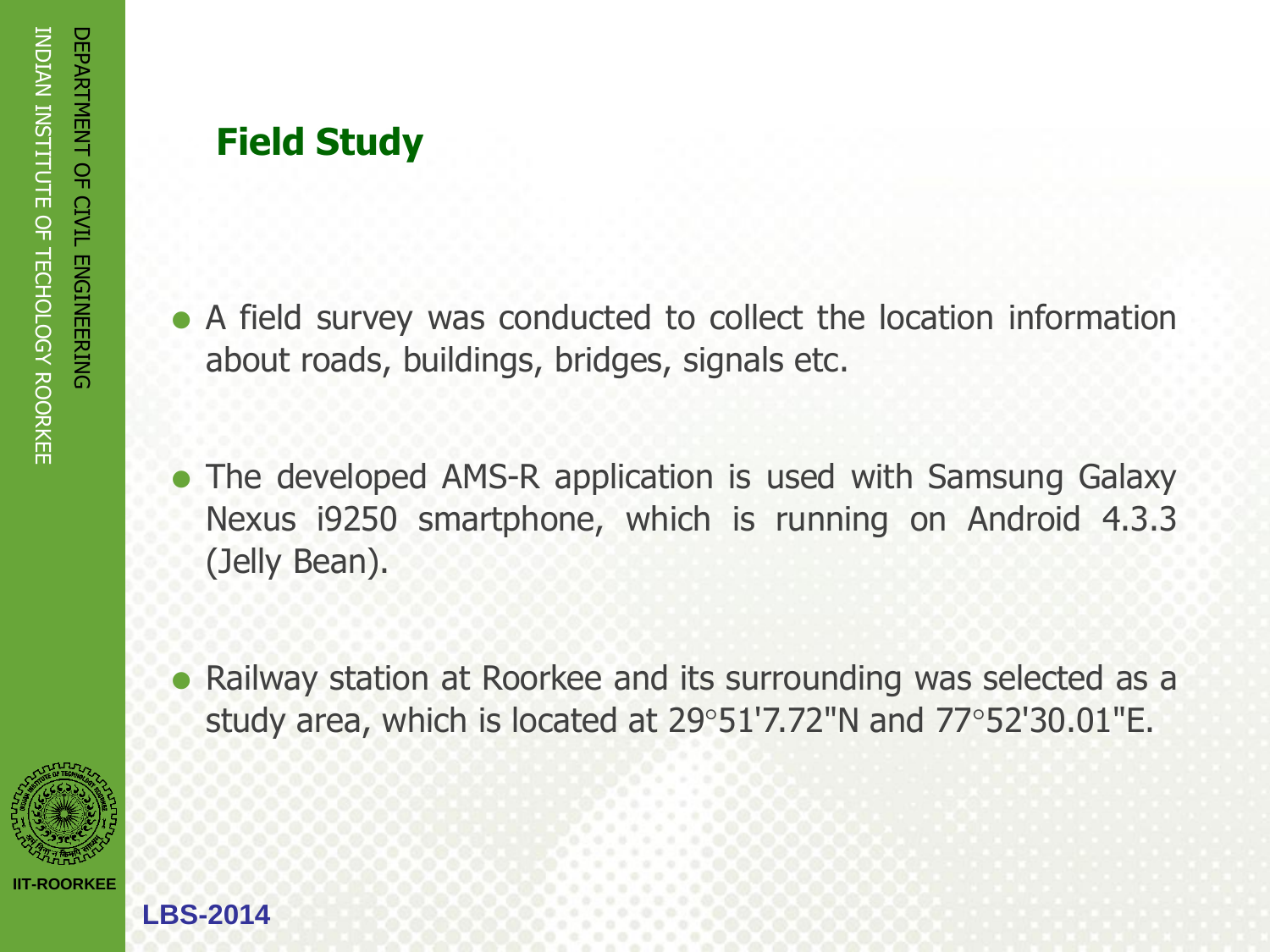

**LBS -2014**

## Study Area



**Figure 8. Roorkee Railway Station**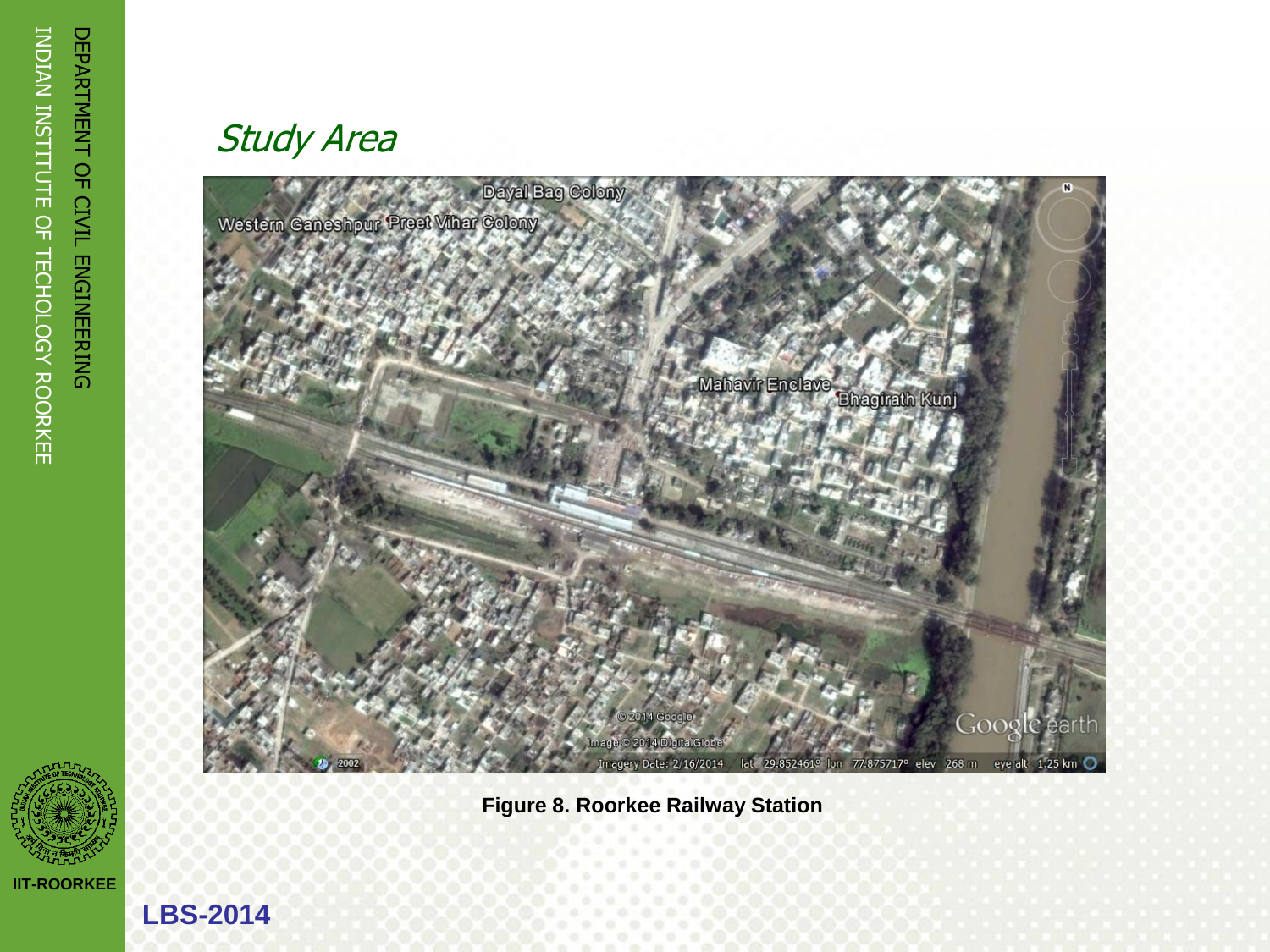

Data Collection



**Fig 9: Data Collection using Google Nexus Phone**

During the study Samsung Nexus i9250 Smartphone is used for data collection.

### **IIT-ROORKEE**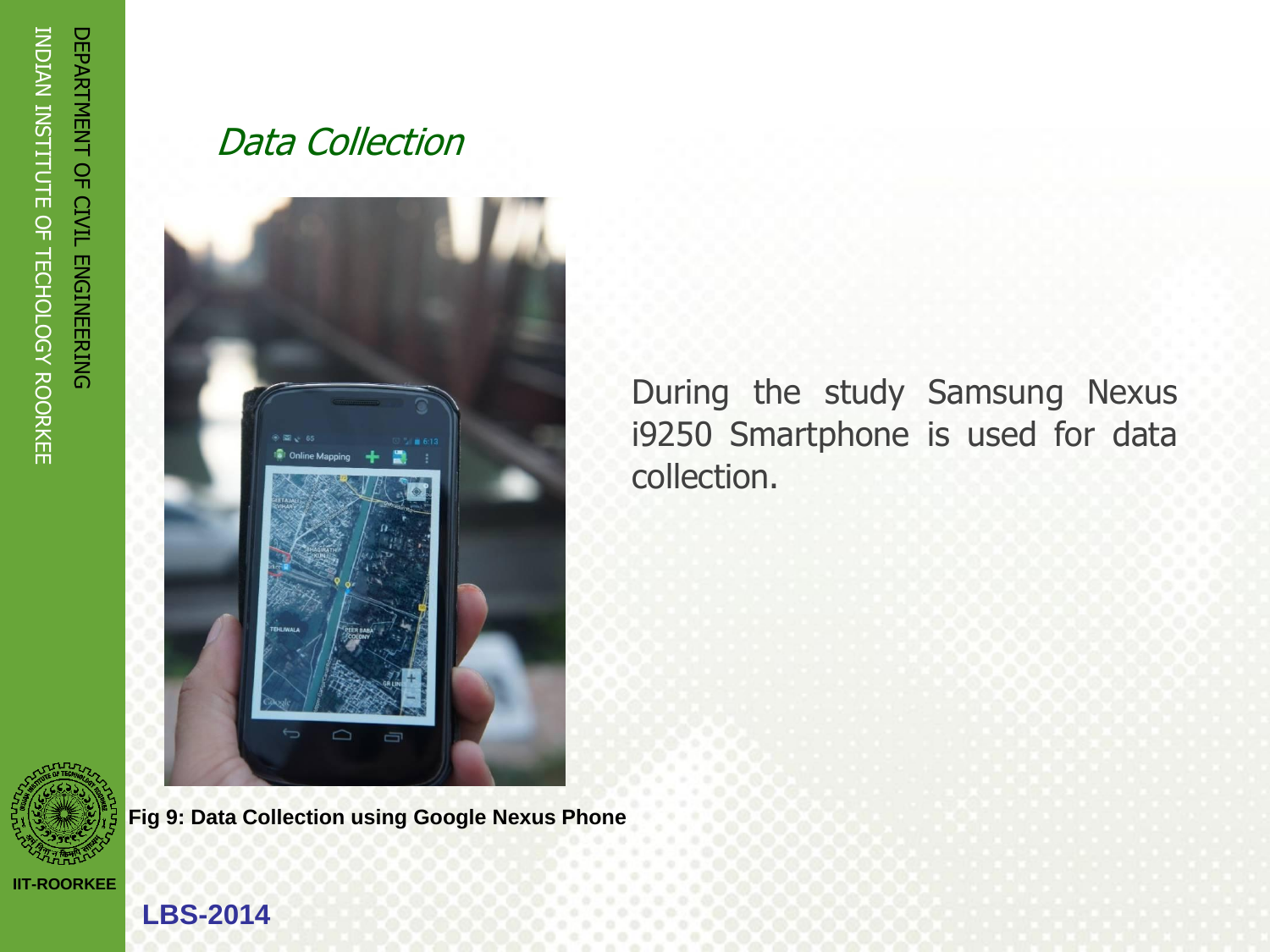# **Results**

While data collection left image shows data in Online mode and the right image shows data in Offline mode.



**Fig 10: Collected Railway Assets in Online and Offline Mode.**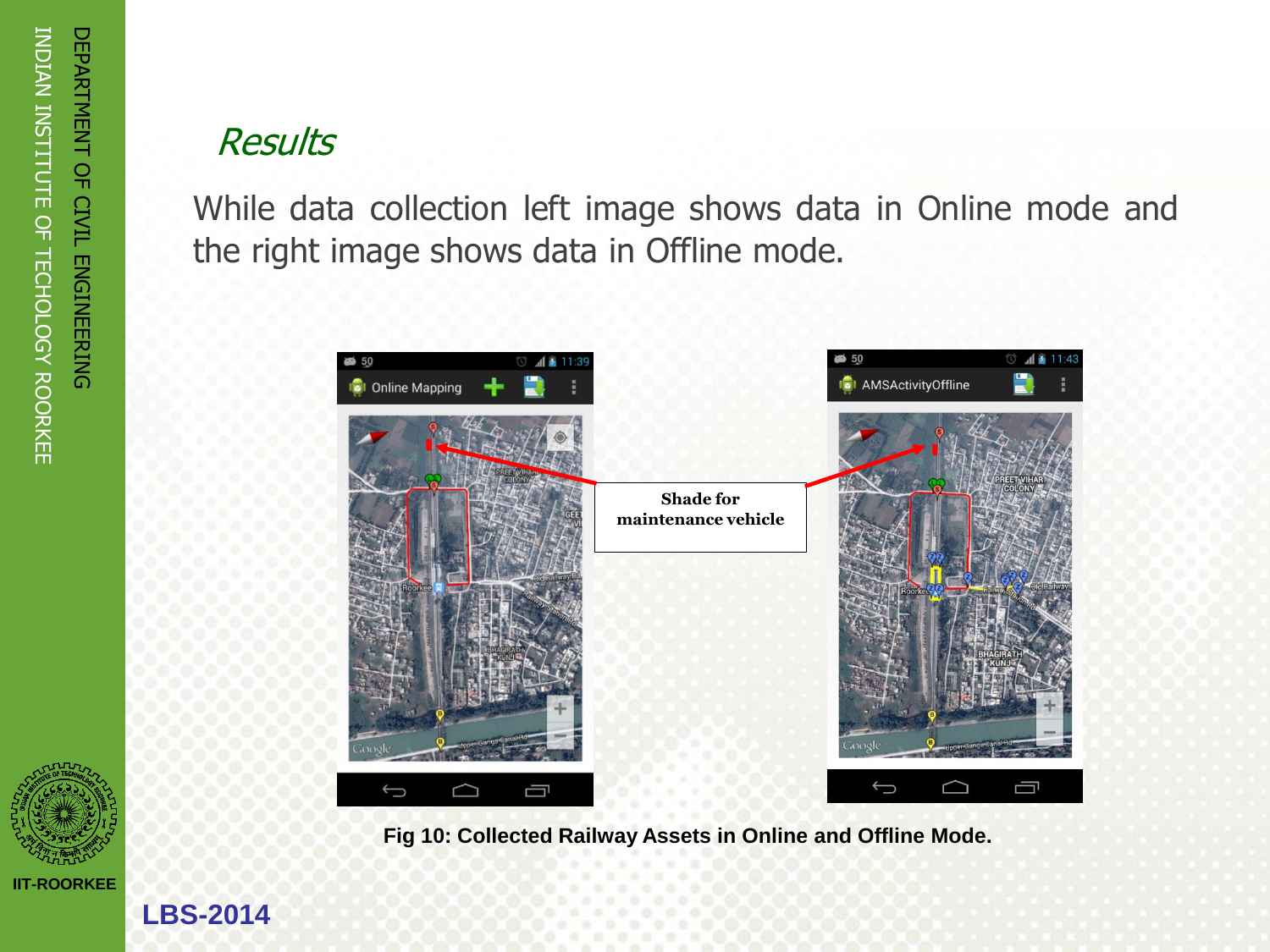

# **Summary & Conclusions**

- Railway have the massive amount of assets so the developed application is the suitable option for collecting location information of railway assets.
- Android smartphones and devices are cost effective due to open source license of this software. So using developed application with Android powered smartphones or devices could be the cost effective solution for asset management system in railway industry.
- This application have the capability bringing field and office activities into collaborative environment that can improve productivity and reduce cost.